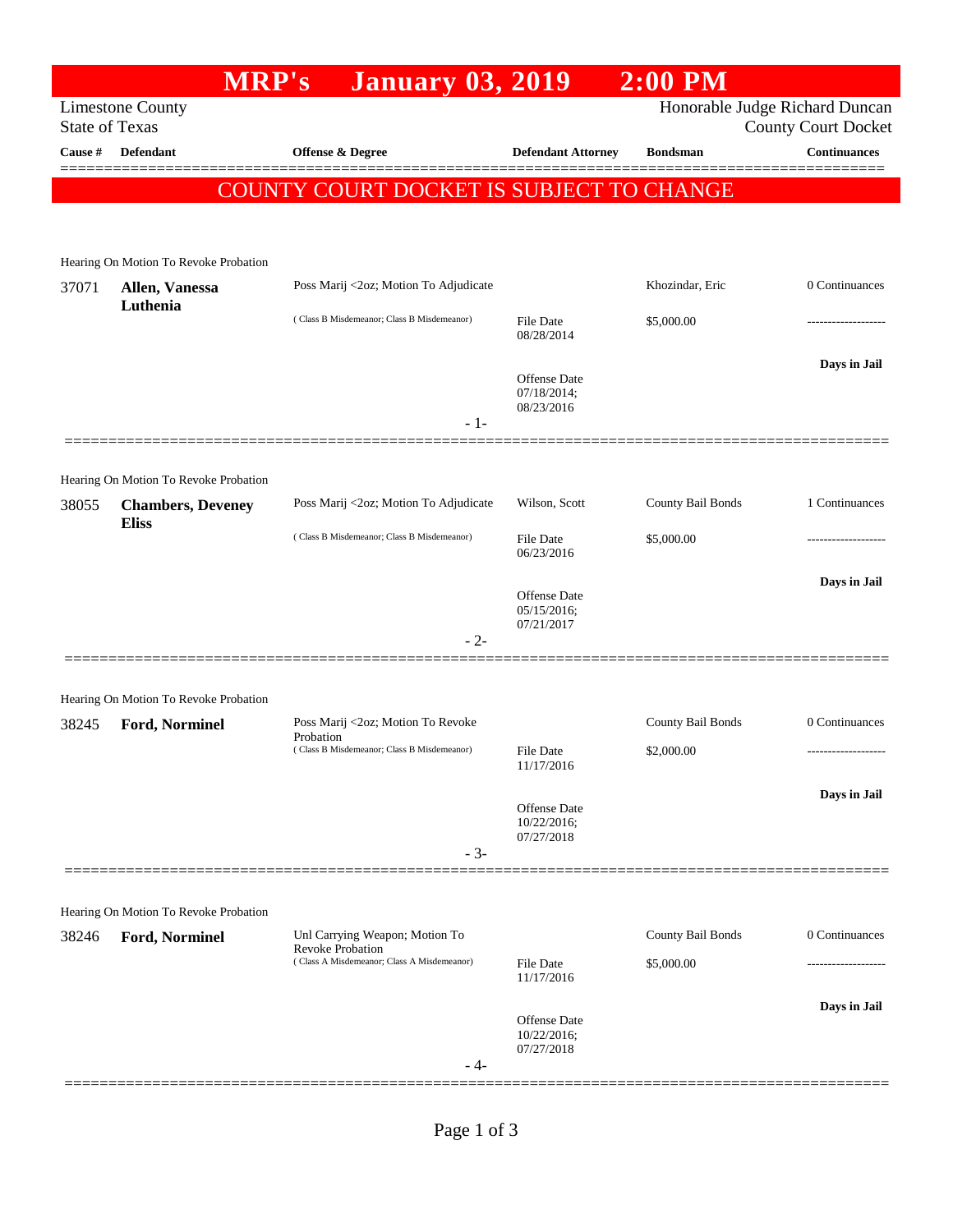|                       |                                                                | <b>MRP's</b><br><b>January 03, 2019</b>                                          |                             | $2:00$ PM          |                                                              |
|-----------------------|----------------------------------------------------------------|----------------------------------------------------------------------------------|-----------------------------|--------------------|--------------------------------------------------------------|
| <b>State of Texas</b> | <b>Limestone County</b>                                        |                                                                                  |                             |                    | Honorable Judge Richard Duncan<br><b>County Court Docket</b> |
| Cause #               | <b>Defendant</b>                                               | Offense & Degree                                                                 | <b>Defendant Attorney</b>   | <b>Bondsman</b>    | <b>Continuances</b>                                          |
|                       |                                                                | COUNTY COURT DOCKET IS SUBJECT TO CHANGE                                         |                             |                    | ======                                                       |
|                       |                                                                |                                                                                  |                             |                    |                                                              |
|                       |                                                                |                                                                                  |                             |                    |                                                              |
|                       | Hearing On Motion To Revoke Probation                          |                                                                                  |                             |                    |                                                              |
| 38239                 | Mack, Shyke                                                    | Unl Carrying Weapon; Motion To<br><b>Revoke Probation</b>                        |                             | Pahcheka, Keith D. | 0 Continuances                                               |
|                       |                                                                | (Class A Misdemeanor; Class A Misdemeanor)                                       | File Date<br>11/14/2016     | \$5,000.00         |                                                              |
|                       |                                                                |                                                                                  |                             |                    | Days in Jail                                                 |
|                       |                                                                |                                                                                  | Offense Date<br>10/22/2016; |                    |                                                              |
|                       |                                                                | $-5-$                                                                            | 07/27/2018                  |                    |                                                              |
|                       |                                                                |                                                                                  |                             |                    |                                                              |
|                       | Hearing On Motion To Revoke Probation                          |                                                                                  |                             |                    |                                                              |
| 38240                 | Mack, Shyke                                                    | Poss Marij <2oz; Motion To Revoke                                                |                             | Pahcheka, Keith D. | 0 Continuances                                               |
|                       |                                                                | Probation<br>(Class B Misdemeanor; Class B Misdemeanor)                          | File Date                   | \$2,000.00         |                                                              |
|                       |                                                                |                                                                                  | 11/14/2016                  |                    |                                                              |
|                       |                                                                |                                                                                  | Offense Date                |                    | Days in Jail                                                 |
|                       |                                                                |                                                                                  | 10/22/2016;<br>07/27/2018   |                    |                                                              |
|                       |                                                                | $-6-$                                                                            |                             |                    |                                                              |
|                       |                                                                |                                                                                  |                             |                    |                                                              |
| 38415                 | Hearing On Motion To Revoke Probation<br><b>Medlock, Stacy</b> | Poss Marij <2oz; Motion To Adjudicate                                            | Moore, David E.             | County Bail Bonds  | 1 Continuances                                               |
|                       | <b>Garnett</b>                                                 |                                                                                  | File Date<br>03/22/2017     |                    |                                                              |
|                       |                                                                | (Class B Misdemeanor; Class B Misdemeanor)                                       |                             | \$2,500.00         | .                                                            |
|                       |                                                                |                                                                                  |                             |                    | Days in Jail                                                 |
|                       |                                                                |                                                                                  | Offense Date<br>02/12/2017; |                    |                                                              |
|                       |                                                                | $-7-$                                                                            | 10/17/2018                  |                    |                                                              |
|                       |                                                                |                                                                                  |                             |                    |                                                              |
|                       | Hearing On Motion To Revoke Probation                          |                                                                                  |                             |                    |                                                              |
| 38070                 | <b>Oneal, Russell Gene</b>                                     | Assault Causes Bodily Injury Family                                              | Reed, Benjie                | Reed, Benjie       | 4 Continuances                                               |
|                       |                                                                | Member; Motion To Revoke Probation<br>(Class A Misdemeanor; Class A Misdemeanor) | File Date                   | \$4,000.00         |                                                              |
|                       |                                                                |                                                                                  | 07/01/2016                  |                    |                                                              |
|                       |                                                                |                                                                                  | Offense Date                |                    | Days in Jail                                                 |
|                       |                                                                |                                                                                  | 05/28/2016;<br>05/03/2018   |                    |                                                              |
|                       |                                                                | $-8-$                                                                            |                             |                    |                                                              |